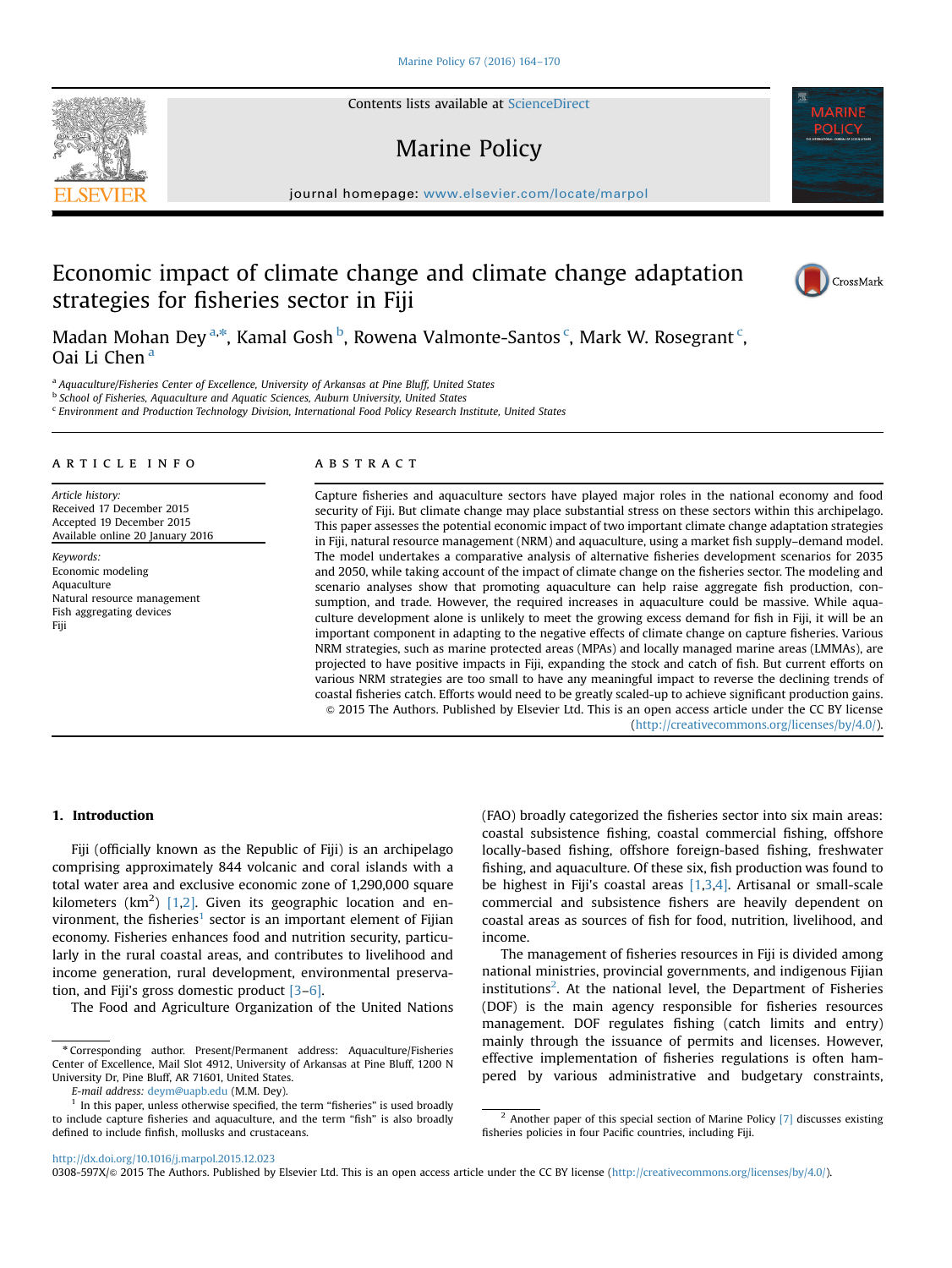including split jurisdiction of different agencies [\[8\].](#page-6-0) Subsistence fishing and non-commercial fishing gear types are not subject to permit requirements [\[8\]](#page-6-0).

Climate change is expected to place substantial stress on the capture fisheries and aquaculture sector of Fiji [\[9\]](#page-6-0) and result in reduction of coastal subsistence fisheries [\[10\]](#page-6-0) under business-asusual scenarios. Similar to other Pacific and developing countries, the Government of the Republic of Fiji has begun preparing a National Adaptation Programme of Action and in 2012 developed a National Climate Change Adaptation Strategy for Land-Based Re-sources 2012–2021 [\[11\].](#page-6-0) In 2012, the Secretariat of the Pacific Community (SPC), in cooperation with the Fiji national team on climate change and other stakeholders, developed the Republic of Fiji National Climate Change Policy [\[12\]](#page-6-0). These documents recognize Fiji's vulnerability to climate change and offer disaster risk-reduction approaches to combat the impacts of extreme weather events.

Numerous studies have profiled Fiji's fisheries (see, for example, [\[1](#page-6-0)–[4,10\]](#page-6-0)), and some include analyses of climate change impact, related adaptation strategies and their agro-ecological impacts in Fiji (see, for example [\[13](#page-6-0)–[19\]\)](#page-6-0). However, there are no in-depth studies that tackle the economic impact of Fiji's climate change adaptation strategies. In an effort to address this knowledge gap, this paper examines the potential economic impacts of climate change adaptation strategies on the fisheries sector in Fiji.

# 2. Climate change and related adoption strategies for the fisheries sector

Climate change adaptation strategies in Fiji include various natural resource management (NRM) practices, including marine protected areas (MPAs), locally managed marine areas (LMMAs) and the ridge-to-reef concept; alternative livelihood developments; enforcement of Department of Fisheries (DOF) regulations and compliance with the fisheries regulations and ordinances; inshore low-cost fish aggregating devices (FADs); aquaculture; finance literacy; and post-harvest—improving the quality of products and reducing waste. Among these, NRM strategies and aquaculture are featured most prominently in the government and commonly reported as important climate change adaptation strategies.

"[MPAs] are clearly defined geographical spaces that are recognized, dedicated, and managed through legal or other effective means, to achieve long-term conservation of nature with associated ecosystem services and cultural values (Govan et al. [\[20\]](#page-6-0))". MPAs are covered under the 2007 National Biodiversity Strategy and Action Plan and the Fisheries Act in Fiji. In contrast, "LMMAs are areas of nearshore waters and coastal resources that are largely or wholly managed at a local level by the coastal communities, land-owning groups, partner organizations, and/or collaborative government representatives who reside or are based in the immediate area (Govan et al. [\[20\]](#page-6-0))". The main difference between LMMAs and MPAs is that the former emphasize management by local communities and do not necessarily ban all extractive activities such as inherent in MPAs.

Fish aggregating devices (FADs) have been used in Fiji since 1970 to collect all sizes of fish from nearby reefs. Piles of vegetation such as tree logs, branches, bamboo, and coconut leaves are used to attract fish. Two types of FADs are typically constructed in Fiji: inshore (near-shore) and offshore. Near-shore FADs can be used as part of LLMAs.

Finally, fish farming or aquaculture was first initiated in 1976 by DOF with the introduction of Nile tilapia [\[21\]](#page-6-0) and now include freshwater prawn, grass carps, and silver carps, to name a few. Culture of milkfish, seaweed, and pearls is also under

development<sup>3</sup>. The importance of aquaculture has been increasing in Fiji in recent decades with national consumer preferences geared towards tilapia and prawn.

#### 3. Methodology and data

This study uses a fish market supply–demand model that represents climate change in terms of supply shocks. The model undertakes comparative analysis of alternative fisheries development scenarios for 2035 and 2050, while taking account of the impact of climate change in the fisheries sector. The details of the model are presented in another paper in this special section of Marine Policy [\[22\].](#page-6-0)

Evaluation of the impact of a climate change adaptation strategy requires a baseline scenario of no adaptation (i.e., a benchmark of "no action"). For each time period (2035 and 2050), two baseline (most plausible with no climate change adaptation strategy) scenarios<sup>4</sup> have been implemented. These scenarios represent two annual growth rates of real per capita income: medium (1% per year) and high (2% per year) growth of real per capita income. During 2008 to 2012, annual percentage growth rate of real per capita income in Fiji ranged from  $-2.3\%$  to  $+1.4\%$  [\[23\].](#page-6-0) Populations of 977,586 in 2035 and 1,060,706 in 2050 [\[1\]](#page-6-0) has been assumed for Fiji.

The data needed to run the model were collected from both primary and secondary sources. Primary data sources include expert opinion survey (EOS) and focus group discussion (FGD). The EOS was conducted in Suva in July 2012. Experts from the Department of Environment, Department of Agriculture, Climate Change Unit, Ministry of Fisheries and Forestry, Ministry of Itaukei, National Project Management Unit-ANZDEC, and national research partners participated in the survey. A field visit to Vitawa village, Ra province, was made to implement the participatory rural appraisal (PRA) using FGD with fish farmers on 30–31 July 2012. Similarly, an FGD with capture fishers was implemented in Namauida village, Ra province, during the same month.

The Fiji model, the data used in the model, and the preliminary results were presented to stakeholders at a "Model Validation" meeting held in Suva, Fiji, on 25 June 2013. Based on the comments received during the validation meeting, as well as comments from other experts (e.g., participants of the North American Association of Fisheries Economists 2013 meeting), minor revision to the model was made and this was implemented in various scenarios. The validated baseline data (production, consumption, trade, and price), supply elasticities, and demand elasticities that were used in the model for Fiji are given in Appendix [Tables A.1,](#page-5-0) [A.2,](#page-5-0) and [A.3,](#page-5-0) respectively. The supply quantities reported in Table A.1 do not include catch by foreign fleets. Broadly speaking, there are three types of tuna and oceanic catches: catch by domestic/ national fleets in national waters, catch by domestic fleets in international waters, and catch by foreign fleets in national waters. The supply volumes reported in the Appendix Table A.1 and used in the analysis include catch by national fleets in both national and international waters, but do not include catch by foreign fleets in national waters. Foreign vessel catch in Fijian water is not substantial.

The fish demand elasticities used in the model reflect consumers' preference patterns in Fiji and substitutability of various

<sup>&</sup>lt;sup>3</sup> Riverine stocking of tilapia was also practiced in river systems, such as in Tailevu and Rewa Delta; however, DOF now discourages this practice because of biodiversity concerns [\[21\].](#page-6-0)

Given the uncertainty of establishing future income growth, two alternative baseline scenarios with different growth rates of real per capita income were presented.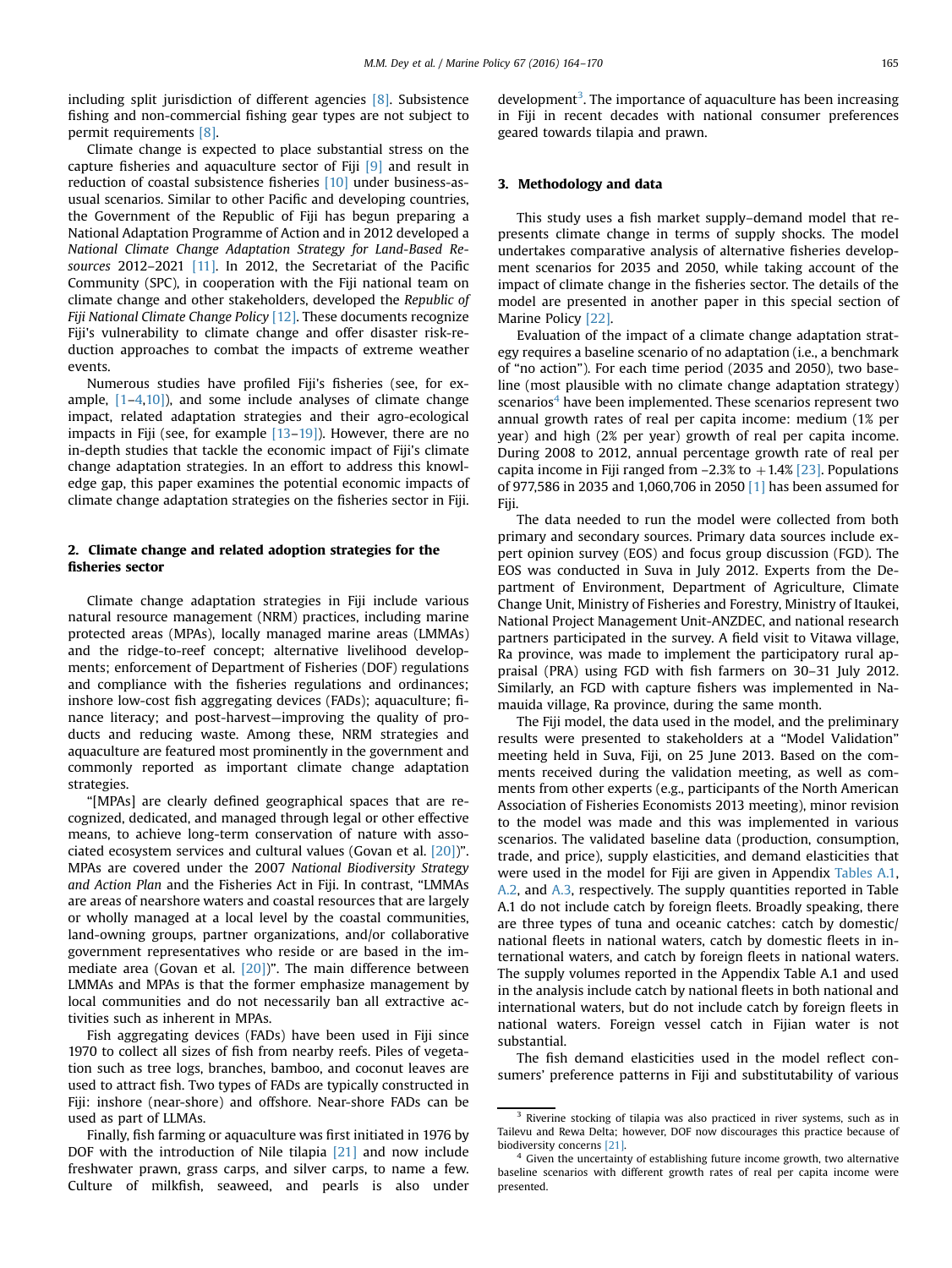#### <span id="page-2-0"></span>Table 1

Percentage change (%) in projected price, production and consumption of key fisheries categories and aquatic ecosystems at 1% annual growth per capital real income, baseline and climate change adaptation strategies, Fiji, from current (2006–2009) to 2035.

Source: Model projections by authors.

| Key fisheries ca-<br>tegories/aquatic | <b>Baseline</b><br>$(trend + CC)$ | Climate change adaptation strategies |                                           |                                                      |  |
|---------------------------------------|-----------------------------------|--------------------------------------|-------------------------------------------|------------------------------------------------------|--|
| ecosystems                            |                                   | AO<br>(trend,<br>CC, AO              | $NRM + FAD$<br>(trend, CC,<br>$NRM + FAD$ | $AO + NRM + FAD$<br>(trend, CC,<br>$AO + NRM + FAD)$ |  |
| <b>PRICE</b>                          |                                   |                                      |                                           |                                                      |  |
| Tuna                                  | 10.13                             | 48.30                                | (0.49)                                    | 42.83                                                |  |
| Other oceanic<br>finfish              | (1.69)                            | (14.89)                              | 1.21                                      | (10.72)                                              |  |
| Coastal finfish                       | 3.98                              | 2.48                                 | 5.37                                      | 1.59                                                 |  |
| Coastal<br>invertebrates              | 0.34                              | 1.73                                 | 0.02                                      | 1.33                                                 |  |
| Freshwater<br>finfish                 | (5.01)                            | (36.19)                              | 0.77                                      | (25.63)                                              |  |
| Freshwater<br>invertebrates           | (1.08)                            | (2.59)                               | (0.77)                                    | (2.74)                                               |  |
| <b>PRODUCTION</b>                     |                                   |                                      |                                           |                                                      |  |
| Oceanic                               | 23.81                             | 30.15                                | 41.01                                     | 53.36                                                |  |
| Coastal                               | (12.27)                           | (18.53)                              | (6.34)                                    | (15.09)                                              |  |
| Freshwater<br><b>CONSUMPTION</b>      | 39.19                             | 109.77                               | 24.98                                     | 77.54                                                |  |
| Oceanic                               | 64.72                             | 60.28                                | 76.41                                     | 56.63                                                |  |
| Coastal                               | 44.47                             | 58.71                                | 38.89                                     | 65.60                                                |  |
| Freshwater                            | 39.19                             | 109.77                               | 24.98                                     | 77.54                                                |  |

Notes:  $AQ = aquaculture development$ ;  $CC = climate change$ ;  $FAD = fish aggregating$ device; NRM = natural resource management; numbers in parenthesis = negative.

fish products with other sources of animal protein in the country. Alternative sets of elasticities to test the sensitivity of the modeling results were applied, although detailed results are not presented for brevity's sake. Results indicated that minor variations in supply and demand elasticities (e.g., using 0.5 instead of 0.6 as own price elasticity of tuna supply elasticities) do not change results. Even substantial variations in demand elasticities (e.g., a near doubling of the value of income elasticity of tuna and other oceanic fish from 0.55 to 1.00; increasing income elasticities of coastal finfish, coastal invertebrates, freshwater finfish, and freshwater invertebrates from 0.60 to 0.80, from 0.85 to 1.00, from 0.50 to 0.90, and from 0.80 to 1.00, respectively) increase the demand for tuna in 2035 under a baseline scenario from 10,953 t to 11,232 t (a mere 2.5% increase).

Three climate change adaptation scenarios were considered: aquaculture development (AQ), NRM, and a combination of  $AQ + NRM$ . Scenario 1 (AQ) involves improvements in the productivity of freshwater aquaculture (both finfish and invertebrate). Scenario 2 (NRM) addresses the changes in production and productivity in coastal and oceanic capture fisheries due to management regime shifts and adoption of resource enhancement practices, in particular MPAs, LMMAs, and FADs. Fiji's national climate change policy was approved only in 2012 and the country is in the early stages of implementing climate change adaptation strategies [\[11,12\]](#page-6-0). Given that there is tremendous uncertainty about the future, these three adaptation scenarios can be considered as examples of future development<sup>5</sup>.

The overall shifts in the supply curve due to climate change (i.e., effect of climate change on fish production) in 2035 and 2050 are reported in column 2 and column 6 of Appendix [Table A.4.](#page-5-0) The data on climate change trends and their likely direct effects on fish production in 2035 (i.e., shift in supply curve) were taken from

#### Table 2

Percentage change (%) in projected price, production and consumption of key fisheries categories and aquatic ecosystems at 1% annual growth per capital real income, baseline and climate change adaptation strategies, Fiji, from current (2006- 2009) to 2050.

Source: Model projections by authors.

| Key fisheries ca-<br>tegories/aquatic | <b>Baseline</b><br>$(trend+CC)$ | Climate change adaptation strategies |                                             |                                                      |  |  |
|---------------------------------------|---------------------------------|--------------------------------------|---------------------------------------------|------------------------------------------------------|--|--|
| ecosystems                            |                                 | AO<br>(trend,<br>CC, AO              | $NRM + FAD$<br>(trend, CC,<br>$NRM + FAD$ ) | $AO + NRM + FAD$<br>(trend, CC,<br>$AQ + NRM + FAD)$ |  |  |
| <b>PRICE</b>                          |                                 |                                      |                                             |                                                      |  |  |
| Tuna                                  | 45.39                           | 57.68                                | 39.36                                       | 59.20                                                |  |  |
| Other oceanic<br>finfish              | (13.73)                         | (20.28)                              | (9.90)                                      | (18.08)                                              |  |  |
| Coastal finfish                       | 3.82                            | 5.26                                 | 3.29                                        | 3.63                                                 |  |  |
| Coastal<br>invertebrates              | 1.57                            | 2.20                                 | 1.23                                        | 2.03                                                 |  |  |
| Freshwater<br>finfish                 | (35.89)                         | (58.74)                              | (25.06)                                     | (49.82)                                              |  |  |
| Freshwater<br>invertebrates           | (2.79)                          | (3.15)                               | (2.77)                                      | (3.75)                                               |  |  |
| <b>PRODUCTION</b>                     |                                 |                                      |                                             |                                                      |  |  |
| Oceanic                               | 30.78                           | 24.89                                | 52.06                                       | 49.22                                                |  |  |
| Coastal                               | (28.61)                         | (29.30)                              | (19.76)                                     | (21.47)                                              |  |  |
| Freshwater                            | 123.50                          | 243.12                               | 89.81                                       | 187.54                                               |  |  |
| <b>CONSUMPTION</b>                    |                                 |                                      |                                             |                                                      |  |  |
| Oceanic                               | 87.97                           | 103.03                               | 85.60                                       | 98.50                                                |  |  |
| Coastal                               | 72.04                           | 65.51                                | 77.52                                       | 79.37                                                |  |  |
| Freshwater                            | 123.50                          | 243.12                               | 89.81                                       | 187.54                                               |  |  |

Notes: AQ=aquaculture development; CC=climate change; FAD=fish aggregating device; NRM = natural resource management; numbers in parenthesis = negative.

[\[24](#page-6-0)–[28\]](#page-6-0). Bell et al. [\[24\]](#page-6-0) and other references cited above focus on 2035 and 2100, but do not have climate change scenarios for 2050. Data for 2050 has been generated from the data ranges for 2035 and 2100, based on the opinions of the experts in Fiji and the Pacific region.

Climate change is likely to have positive effects on tuna and oceanic fish production [\[26\]](#page-6-0) and negative effects on coastal fish production [\[28\]](#page-6-0) in Fiji. The projection of the Spatial Ecosystem and Population Dynamics Model (SEAPODYM) [\[29\]](#page-6-0) for the likely effects of climate change on tuna catch under relatively low and high emission scenarios were applied. The likely direct effects of various climate change adaptation strategies on shift in fish supply curve were calculated based on secondary literature [\[14](#page-6-0)–[19,30](#page-6-0)– [32\]](#page-6-0) and primary data collected through the EOS and FGD, reported in columns 3, 4, 5, 7, 8, and 9 of Appendix [Table A.4.](#page-5-0) The positive (or negative) values of shifts show increases (or decreases) from initial production level and/or reductions (or increases) in cost of fish production/catch. Various NRM strategies considered in the model for Fiji (such as MPA, LLMA, and FAD) are likely to reduce some of the negative effects of climate change on coastal fisheries and would shift supply curves of both coastal and oceanic fisheries to the right; this indicates increases in catch with the same cost of fishing and/or decrease in cost of fishing per unit of catch.

# 4. Results and discussion

## 4.1. Changes in fish prices

Tables 1–[4](#page-3-0) show the effects of different climate change adaptation strategies on real fish prices in 2035 and 2050. Overall, the real prices of most fish categories are likely to remain unchanged under baseline scenarios. This is mainly because increased demand for various fish types is expected to be met through increased fish importation. However, the real price of tuna in Fiji is likely to rise, particularly in the long term (2050). Fiji is a net

<sup>5</sup> Some sensitivity analysis had been undertaken and found that the main conclusions on these adaptation scenarios did not change. Results of the sensitivity analyses were not reported due to space limitations.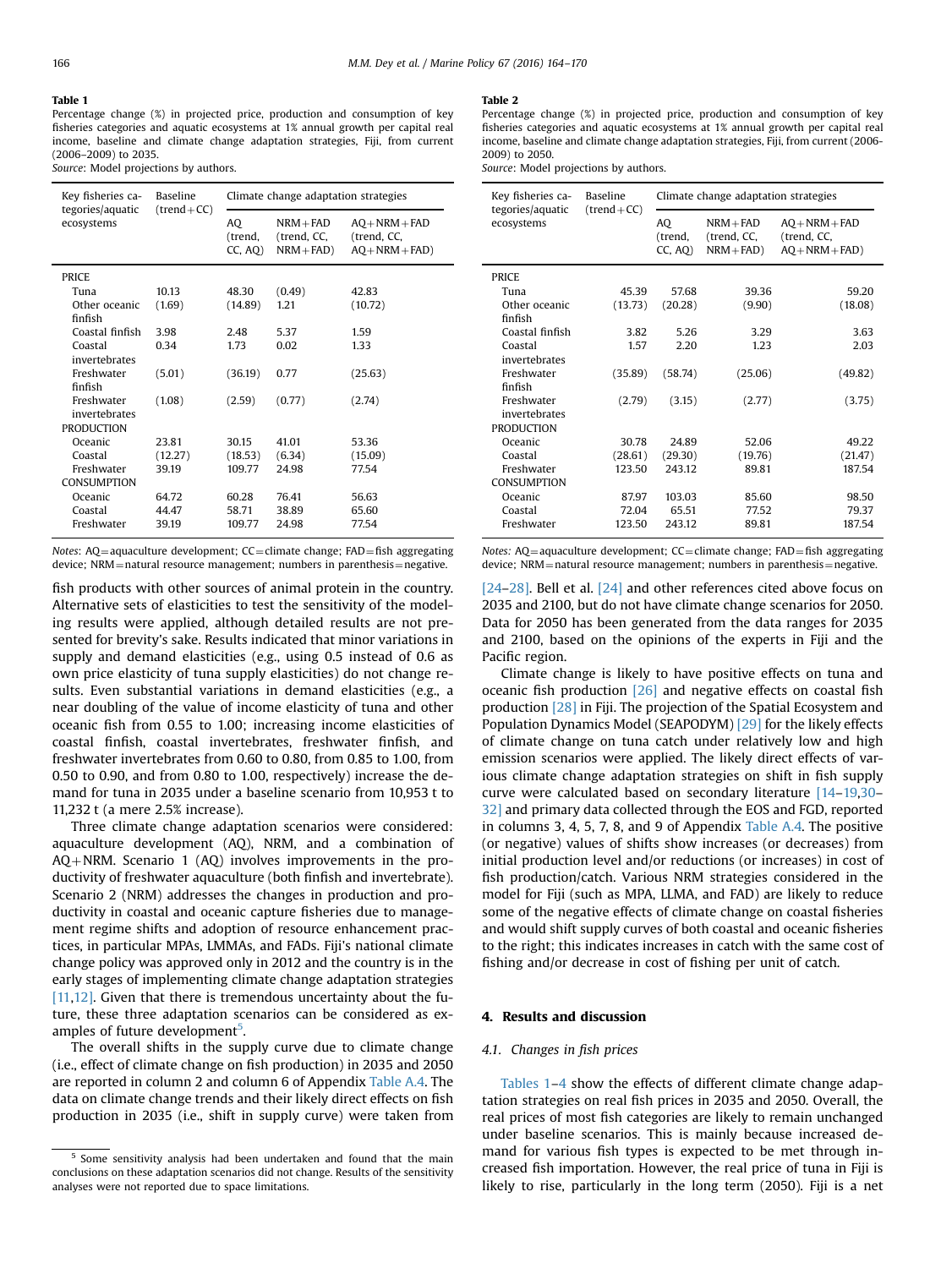## <span id="page-3-0"></span>Table 3

Percentage change (%) in projected price, production and consumption of key fisheries categories and aquatic ecosystems at 2% annual growth per capital real income, baseline and climate change adaptation strategies, Fiji, from current (2006–2009) to 2035.

Source: Model projections by authors.

| Key fisheries ca-<br>tegories/aquatic | <b>Baseline</b><br>$(trend+CC)$ | Climate Change Adaptation Strategies |                                            |                                                      |  |  |
|---------------------------------------|---------------------------------|--------------------------------------|--------------------------------------------|------------------------------------------------------|--|--|
| ecosystems                            |                                 | AO<br>(trend,<br>CC, AO              | $NRM + FAD$<br>(trend, CC,<br>$NRM + FAD)$ | $AO + NRM + FAD$<br>(trend, CC,<br>$AO + NRM + FAD)$ |  |  |
| <b>PRICE</b>                          |                                 |                                      |                                            |                                                      |  |  |
| Tuna                                  | 5.11                            | 42.07                                | (5.32)                                     | 37.19                                                |  |  |
| Other oceanic<br>finfish              | 0.12                            | (13.62)                              | 2.40                                       | (9.66)                                               |  |  |
| Coastal finfish                       | 6.29                            | 4.99                                 | 8.57                                       | 4.00                                                 |  |  |
| Coastal<br>invertebrates              | 0.19                            | 1.59                                 | (0.12)                                     | 1.22                                                 |  |  |
| Freshwater<br>finfish                 | (2.15)                          | (33.99)                              | 3.11                                       | (24.02)                                              |  |  |
| Freshwater<br>invertebrates           | (1.24)                          | (2.39)                               | (0.61)                                     | (2.58)                                               |  |  |
| <b>PRODUCTION</b>                     |                                 |                                      |                                            |                                                      |  |  |
| Oceanic                               | 19.76                           | 26.35                                | 35.82                                      | 49.09                                                |  |  |
| Coastal                               | (11.15)                         | (17.61)                              | (4.81)                                     | (14.07)                                              |  |  |
| Freshwater                            | 49.05                           | 123.76                               | 35.17                                      | 91.93                                                |  |  |
| <b>CONSUMPTION</b>                    |                                 |                                      |                                            |                                                      |  |  |
| Oceanic                               | 105.10                          | 99.30                                | 123.62                                     | 93.97                                                |  |  |
| Coastal                               | 59.51                           | 71.38                                | 52.03                                      | 78.34                                                |  |  |
| Freshwater                            | 49.05                           | 123.76                               | 35.17                                      | 91.93                                                |  |  |

Notes:  $AQ = aquaculture development$ ;  $CC = climate change$ ;  $FAD = fish$  aggregating device; NRM = natural resource management; numbers in parenthesis = negative.

#### Table 4

Percentage change (%) in projected price, production and consumption of key fisheries categories and aquatic ecosystems at 2% annual growth per capital real income, baseline and climate change adaptation strategies, Fiji, from current (2006–2009) to 2050.

Source: Model projections by authors.

| Key fisheries ca-<br>tegories/aquatic | <b>Baseline</b><br>$(trend + CC)$ |                         | Climate change adaptation strategies      |                                                      |
|---------------------------------------|-----------------------------------|-------------------------|-------------------------------------------|------------------------------------------------------|
| ecosystems                            |                                   | AO<br>(trend,<br>CC, AO | $NRM + FAD$<br>(trend, CC,<br>$NRM + FAD$ | $AQ + NRM + FAD$<br>(trend, CC,<br>$AO + NRM + FAD)$ |
| PRICE                                 |                                   |                         |                                           |                                                      |
| Tuna                                  | 35.44                             | 47.03                   | 30.03                                     | 48.24                                                |
| Other oceanic<br>finfish              | (11.42)                           | (18.35)                 | (7.76)                                    | (16.28)                                              |
| Coastal finfish                       | 8.02                              | 9.88                    | 7.35                                      | 8.19                                                 |
| Coastal<br>invertebrates              | 1.34                              | 1.96                    | 1.03                                      | 1.81                                                 |
| Freshwater<br>finfish                 | (31.19)                           | (54.36)                 | (21.26)                                   | (46.33)                                              |
| Freshwater<br>invertebrates           | (2.50)                            | (2.65)                  | (2.56)                                    | (3.17)                                               |
| <b>PRODUCTION</b>                     |                                   |                         |                                           |                                                      |
| Oceanic                               | 24.55                             | 19.46                   | 44.87                                     | 42.31                                                |
| Coastal                               | (27.38)                           | (28.28)                 | (18.22)                                   | (20.09)                                              |
| Freshwater<br><b>CONSUMPTION</b>      | 146.68                            | 266.26                  | 113.78                                    | 215.39                                               |
| Oceanic                               | 166.51                            | 188.73                  | 161.86                                    | 180.23                                               |
| Coastal                               | 97.18                             | 88.35                   | 102.87                                    | 101.08                                               |
| Freshwater                            | 146.68                            | 266.26                  | 113.78                                    | 215.39                                               |

Notes:  $AQ = aquaculture development$ ;  $CC = climate change$ ;  $FAD = fish aggregating$ device; NRM = natural resource management; numbers in parenthesis = negative.

exporter of tuna. With rising income and population, tuna demand in Fiji will increase substantially, and net export of tuna will decrease. Our model shows that not all excess demand for tuna can be meet through trade adjustment, however. The decrease in tuna export is likely to be smaller than the increase in its domestic demand; as a result, the real price of tuna is expected to rise.



Notes:  $AQ = aquaculture development$ ;  $CC = climate change$ ;  $FAD = fish aggregating device$ ;  $NRM =$  natural resource management

Fig. 1. Percentage change (%) in net trade of baseline and climate change adaptation strategies with annual growth of per capita real income at 1% and 2% from current (2006–2009) to 2035 and 2050, Fiji.

Table 5

National-level economic gain (equivalent variation) resulting from climate change adaptation strategies in Fiji, annual value in 2035 and 2050. Source: Authors, calculated based on model projections.

|                                                         | Climate change adaptation strategies Economic gain per year (US\$ in 2009)<br>prices) |                                       |
|---------------------------------------------------------|---------------------------------------------------------------------------------------|---------------------------------------|
|                                                         | 2035                                                                                  | 2050                                  |
| Aquaculture<br>$NRM + FAD$<br>$Aquaculture + NRM + FAD$ | 802.701<br>11.560.219<br>11.813.084                                                   | 2.638.290<br>14,496,463<br>16.208.939 |

Notes: FAD=fish aggregating device; NRM=natural resource management.

Prices of both freshwater finfish and freshwater invertebrates are projected to decrease with the adoption of aquaculture technologies. Given that most of the freshwater production is for domestic consumption, this strategy is likely to improve Fiji's food security. Aquaculture development is expected to raise farmers' income and to increase their demand for tuna. This is likely to result in an increase of the real price of tuna over the period.

#### 4.2. Changes in fish production

The likely effects of different climate change adaptation strategies on fish production in 2035 and 2050 are also shown in [Tables 1](#page-2-0)–4. The baseline projection reflects the assumption that oceanic fisheries exhibit positive growth in catch, and coastal fisheries show decline in catch due to climate change [\[26,28\]](#page-6-0). Given that the coastal subsistence fisheries sector contributes the highest portion (42%) of total fisheries production in Fiji [\[10\],](#page-6-0) a decline in fish harvest from coastal areas is a serious concern for the country's food security.

Adaptation of various NRM strategies (such as MPAs and LMMAs) is expected to halt the decline in coastal fisheries, and to further expand production of oceanic fisheries. The results indicate that aquaculture development will directly increase production from freshwater aquaculture, and will indirectly increase tuna catch as a result of the increased income from aquaculture and resulting higher price and market demand for tuna and other oceanic fish. The projected rate of increase in national tuna production due to increased investment in FADs is well within the sustainable tuna catch (see, for example, [\[26,33\].](#page-6-0)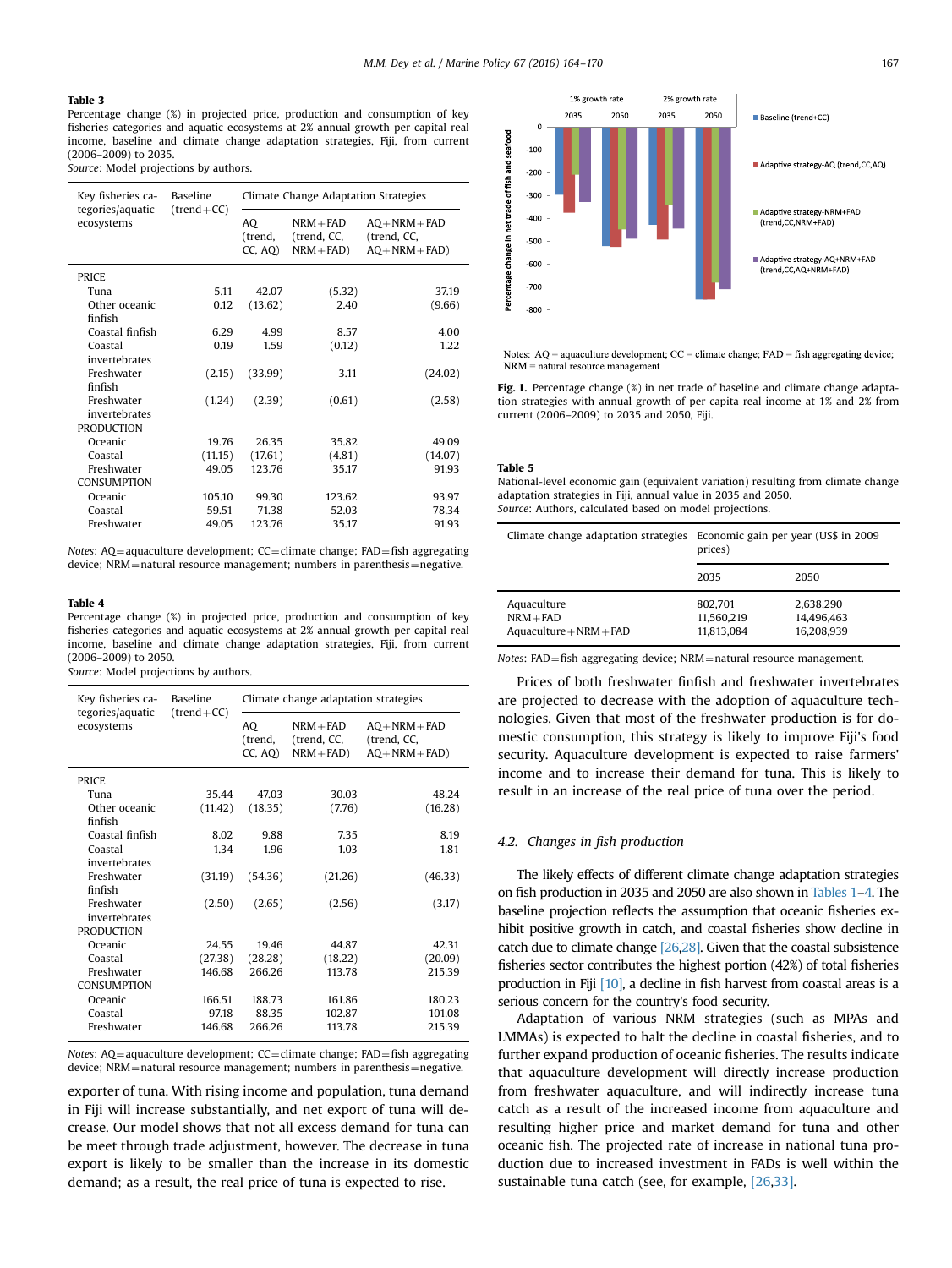# 4.3. Changes in fish consumption

Baseline projections indicate that demand for all fish types will increase over time, and the level of increase will be higher, with faster growth in per capita real income [\(Tables 1](#page-2-0)–[4\)](#page-3-0). With positive income elasticities of fish demand, these results are logical. Among different types of fish, the rate of increase in demand is expected to be higher for tuna and other oceanic fish in the medium term (2035). Through continuation of aquaculture development in Fiji, the rate of increase in the consumption of freshwater species is expected to be faster in the long run (2050). Between the two real-income growth scenarios, the model predicts that demand for tuna and other oceanic species will increase at a faster rate with higher income growth.

The model predicts that adaptation of aquaculture development strategies will lead to increases in consumption of freshwater and coastal fish in the medium-term (2035) and increases in freshwater and oceanic fish in the long run (2050). As income rises over time, people may substitute coastal fish for oceanic species. Adaptation of various NRM strategies is expected to increase consumption of oceanic fish in the medium term, mainly because of increased domestic consumption. Given that Fiji is a net importer of coastal fish, adoption of NRM strategies is likely to substitute imported products for domestic production in the medium term without much increase in overall coastal fish consumption. However, adoption of NRM strategies is expected to increase coastal fish consumption in the long run (2050).

## 4.4. Changes in net trade (export minus import)

[Fig. 1](#page-3-0) shows the projected fish and seafood trade in Fiji under baseline scenarios and different climate change adaptation strategies in 2035 and 2050. Trade is represented in terms of net exports, with negative numbers representing net imports. The model predicts that net imports of fish and seafood will increase under all baseline scenarios, and the rate of increase in net imports is expected to increase over time and with higher income growth. The adoption of NRM strategies is expected to reduce Fiji's import of fish/seafood substantially, which will likely reduce the burden on foreign exchange.

# 4.5. National-level economic gains resulting from climate change adaptation strategies

The estimated national-level net economic gains to both consumers and producers resulting from various climate change adaptation strategies in Fiji are reported in [Table 5.](#page-3-0) These estimates show that net economic gain from adopting an NRM adaptation strategy is about \$11.5 million (in 2009 constant price) per year in the medium term (2035) and about \$14.5 million (in 2009 constant price) per year in the long term (2050). Aquaculture is likely to generate about \$2.6 million (in 2009 constant price) in the long term (2050).

The estimated net economic gains resulting from NRM and aquaculture are significantly higher compared to their investment costs. For example, the production increase (supply curve shift) assumed in the Fiji modeling exercise will require about 20 fully functional MPAs/LLMAs with an annual investment cost of about  $$100,000$  in 2035<sup>6</sup>. But the estimated yearly net economic gain from this investment in MPAs/LLMAs is about 100-fold of the investment cost. Similarly, our assumed aquaculture development strategy will require an annual investment of \$50,000, with more than a 15-fold yearly gain in 2035.

# 5. Conclusion

The review and analysis of available literature, the discussions at the national, provincial, and community levels through the EOS and FGD, and the modeling results and assessment carried out in this paper generated key messages for Fiji with and without climate change adaptation strategies.

Under baseline scenario (i.e., without any climate change adaptation strategies), total fish production in Fiji is projected to grow at a negligible rate and coastal production is projected to decline over time. But domestic demand for fish, including coastal fish, is projected to rise over the medium (2035) and long term (2050). As expected, higher income growth will be accompanied by higher rise in demand for fish, resulting in falling fish exports and rising fish imports; therefore, net trade (export minus import) is projected to decline over time.

These projections have serious food security implications, given that poor households mostly rely on coastal finfish for their fish consumption needs. Though the supply from freshwater areas is projected to expand substantially, its share is expected to remain small. The main reason for the decline in supply from coastal areas is the anticipated negative effects of climate change and other adverse environmental factors.

With climate change adaptation strategies, prices of freshwater finfish and freshwater invertebrates are projected to decrease with the adoption of aquaculture technologies. Given that most freshwater production is for domestic consumption in Fiji, this strategy is likely to improve food security in the country.

Adoption of various NRM strategies (such as MPAs and LMMAs) is expected to halt production declines in coastal fisheries, and further expand production of oceanic fisheries. The adoption of NRM adaptation strategies is expected to reduce Fiji's import of fish/seafood substantially, which will likely reduce the burden on foreign exchange.

The results indicate that aquaculture development will directly increase production from freshwater aquaculture, and will indirectly increase tuna catch as a result of increased income from aquaculture. This will likely result in higher prices and market demand for tuna and other oceanic fish. Through continuation of aquaculture development in Fiji, the rate of increase in freshwater species consumption is expected to speed up in the long run (2050). Between the two real-income growth scenarios, the model predicts that demand for tuna and other oceanic species will increase at a faster rate with higher income growth.

In addition, the annual national economic gains due to the adoption of NRM (MPAs/LMMAs) and aquaculture for the two projection periods were estimated to be \$11.5 million (2035) and \$14.5 million (2050) for the former, and \$800,000 (2035) and \$2.6 million (2050) for the latter. Annual investment costs were estimated at \$100,000 for about 20 fully functional MPAs/LMMAs and \$50,000 for aquaculture in Fiji (2035).

With these results in mind, this paper recommends strategic and supportive policy from the government of the Republic of Fiji that fully implements, at a minimum, the following three climate change adaptation strategies for coastal communities: expansion and recognition of MPAs and LMMAs; construction and deployment of low-cost inshore FADs; and further development and expansion of aquaculture. Policy should deal with the review and mobilization of existing national development plans related to climate change to ensure benefits are targeting coastal communities and vulnerable populations, as well as facilitate the approval of any pending associated development plans.

# Acknowledgement

This work was funded by the Asian Development Bank (ADB) Technical Assistance 7753 on "Strengthening Coastal and Marine

 $^{\rm 6}$  For detailed discussion on the cost of MPAs/LLMAs, the readers are referred to [\[34\]](#page-6-0).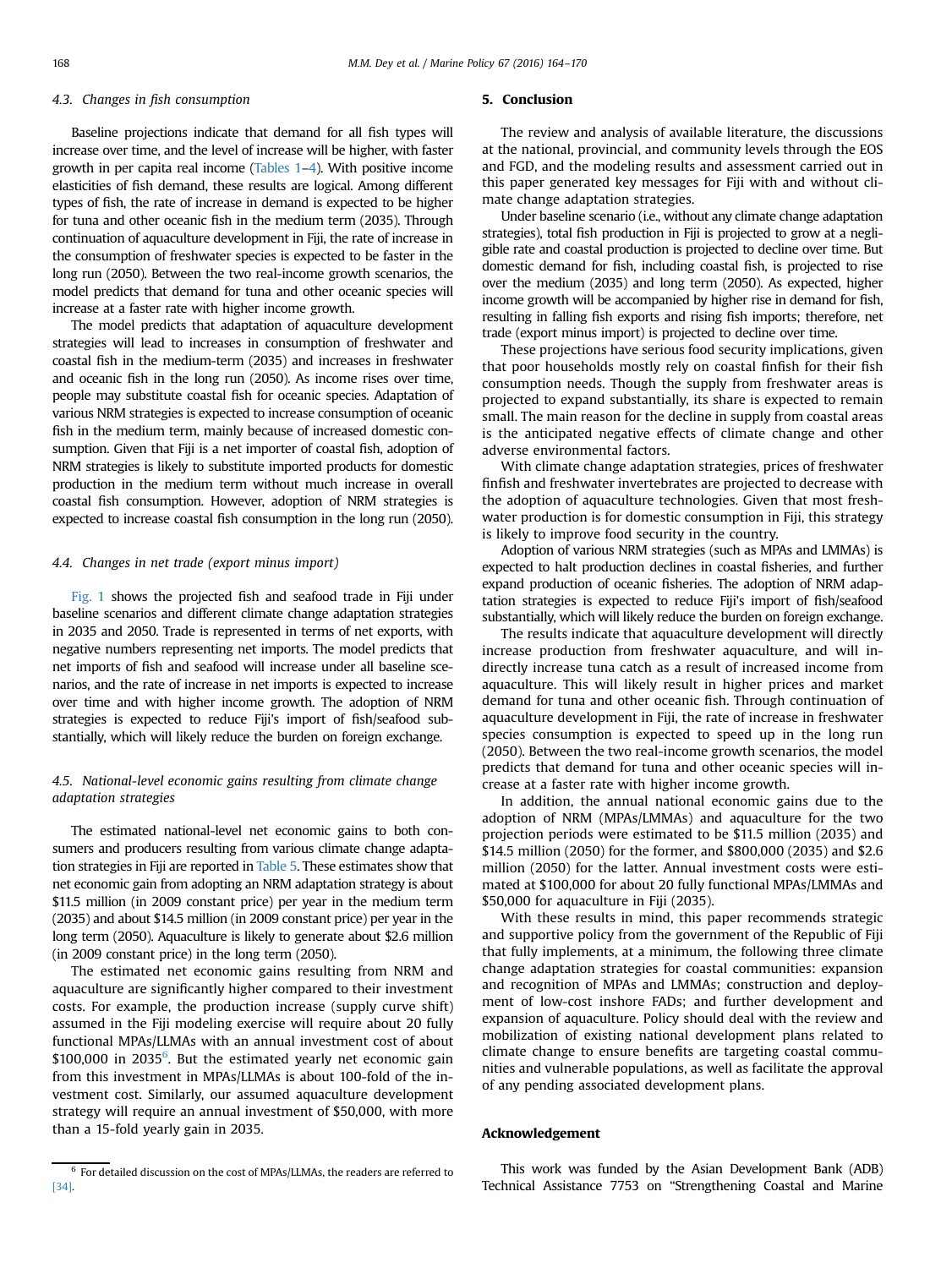<span id="page-5-0"></span>Resources Management in the Coral Triangle of the Pacific (Phase 2)" and by the United States Agency for International Development (USAID). Advice from Dr. Carole Engle and Dr. Robert Pomeroy are gratefully acknowledged.

# Appendix A

See Tables A.1, A.2, A.3 and A.4.

Table A.1 Aggregate fish balance sheet for Fiji-Fish Model, 2006–2009. Sources: EOS, Suva, Fiji, July 2012; FGD, Ra Province, Fiji, July 2012; FAO [\[35\].](#page-6-0)

| Fish group                  | Production (t) | Consumption (t) | Net Trade (t) | Price $(\frac{5}{t})$ |
|-----------------------------|----------------|-----------------|---------------|-----------------------|
| Tuna                        | 17.600.25      | 7.956.96        | 9.643.29      | 2.546                 |
| Other oceanic<br>finfish    | 550.50         | 237.68          | 312.82        | 3.076                 |
| Coastal finfish             | 28.467.50      | 33.126.78       | $-4.659.28$   | 2.544                 |
| Coastal<br>invertebrates    | 2.625.25       | 1.157.41        | 1.467.84      | 4.408                 |
| Freshwater<br>finfish       | 1.019.26       | 1.019.26        | 0.00          | 2.500                 |
| Freshwater<br>invertebrates | 985.47         | 985.42          | 0.00          | 7.652                 |
| Total                       | 51.248.17      | 44.483.49       | 6.764.68      |                       |

Note: net trade positive=net export, and net trade negative=net import.

#### Table A.2

Validated supply elasticity estimates for various fish groups used in Fiji-Fish Model. Sources: Dey et al. [\[36\];](#page-6-0) EOS, Suva, Fiji, July 2012; FGD, Ra Province, Fiji, July 2012; postsurvey validation meeting, Suva, Fiji June 2013.

| Fish group                                                                                                                  | Tuna                                                     | Other oceanic finfish                            | Coastal finfish                    | Coastal inver-tebrates     | Freshwater finfish | Freshwater invertebrates |
|-----------------------------------------------------------------------------------------------------------------------------|----------------------------------------------------------|--------------------------------------------------|------------------------------------|----------------------------|--------------------|--------------------------|
| Tuna<br>Other oceanic finfish<br>Coastal finfish<br>Coastal Invertebrates<br>Freshwater finfish<br>Freshwater invertebrates | 0.60<br>0.10<br>$-0.15$<br>$-0.15$<br>$-0.15$<br>$-0.25$ | 0.60<br>$-0.20$<br>$-0.10$<br>$-0.10$<br>$-0.30$ | 0.45<br>$-0.05$<br>$-0.05$<br>0.00 | 0.45<br>$-0.05$<br>$-0.10$ | 0.75<br>$-0.40$    | 1.05                     |

#### Table A.3

Validated demand elasticity estimates for various fish groups used in Fiji-Fish Model. Sources: Dey et al. [\[36\]](#page-6-0); EOS, Suva, Fiji, July 2012; FGD, Ra Province, Fiji, July 2012; postsurvey validation meeting, Suva, Fiji June 2013.

| Fish Group                                                                                        | Tuna                            | Other oceanic finfish   | Coastal finfish      | Coastal invertebrates | Freshwater finfish      | Freshwater invertebrates |
|---------------------------------------------------------------------------------------------------|---------------------------------|-------------------------|----------------------|-----------------------|-------------------------|--------------------------|
| Own-price elasticity<br>Tuna<br>Other oceanic finfish<br>Coastal finfish<br>Coastal invertebrates | $-1.00$<br>0.20<br>0.10<br>0.05 | $-1.05$<br>0.05<br>0.05 | $-1.05$<br>0.05      | $-1.15$               |                         |                          |
| Freshwater finfish<br>Freshwater invertebrates<br>Income elasticity                               | 0.05<br>0.05<br>0.55            | 0.15<br>0.05<br>0.55    | 0.20<br>0.05<br>0.60 | 0.10<br>0.05<br>0.85  | $-1.00$<br>0.00<br>0.50 | $-1.00$<br>0.80          |

#### Table A.4

Shift in supply curve<sup>a</sup> (%) from current (2006–2009) to 2035 and 2050, under alternative climate change adaptation strategies in Fiji. Sources: Authors. Calculated based on secondary literature [\[24](#page-6-0)–[28\]](#page-6-0), and primary data (EOS, Suva, Fiji, July 2012; FGD, Ra Province, Fiji, July 2012; post-survey validation meeting, Suva, Fiji June 2013).

| Species Group            | 2035             |      |            |            | 2050             |       |            |            |
|--------------------------|------------------|------|------------|------------|------------------|-------|------------|------------|
|                          | Baseline (trend) | AQ   | <b>NRM</b> | $AO + NRM$ | Baseline (trend) | AO    | <b>NRM</b> | $AO + NRM$ |
| Tuna                     | 15               | 15   | 30         | 30         | 15               | 15    | 30         | 30         |
| Other oceanic finfish    | 15               | 15   | 30         | 30         | 15               | 15    | 30         | 30         |
| Coastal finfish          | $-5$             | $-5$ | $\Omega$   |            | $-15$            | $-15$ | $-5$       | $-5$       |
| Coastal Invertebrates    | $-5$             | $-5$ | $\Omega$   |            | $-15$            | $-15$ | $-5$       | $-5$       |
| Freshwater finfish       | 25               | 75   | 25         | 75         | 75               | 125   | 75         | 125        |
| Freshwater invertebrates | 25               | 75   | 25         | 75         | 75               | 125   | 75         | 125        |

Note: AQ=aquaculture; NRM=natural resource management.

a This shift in supply curve has been denoted in Eq. (2) of Dey et al. [\[22\]](#page-6-0) as ( $λ$ 0) for baseline scenarios and as ( $λ$ 1) for various climate change adaptation scenarios.